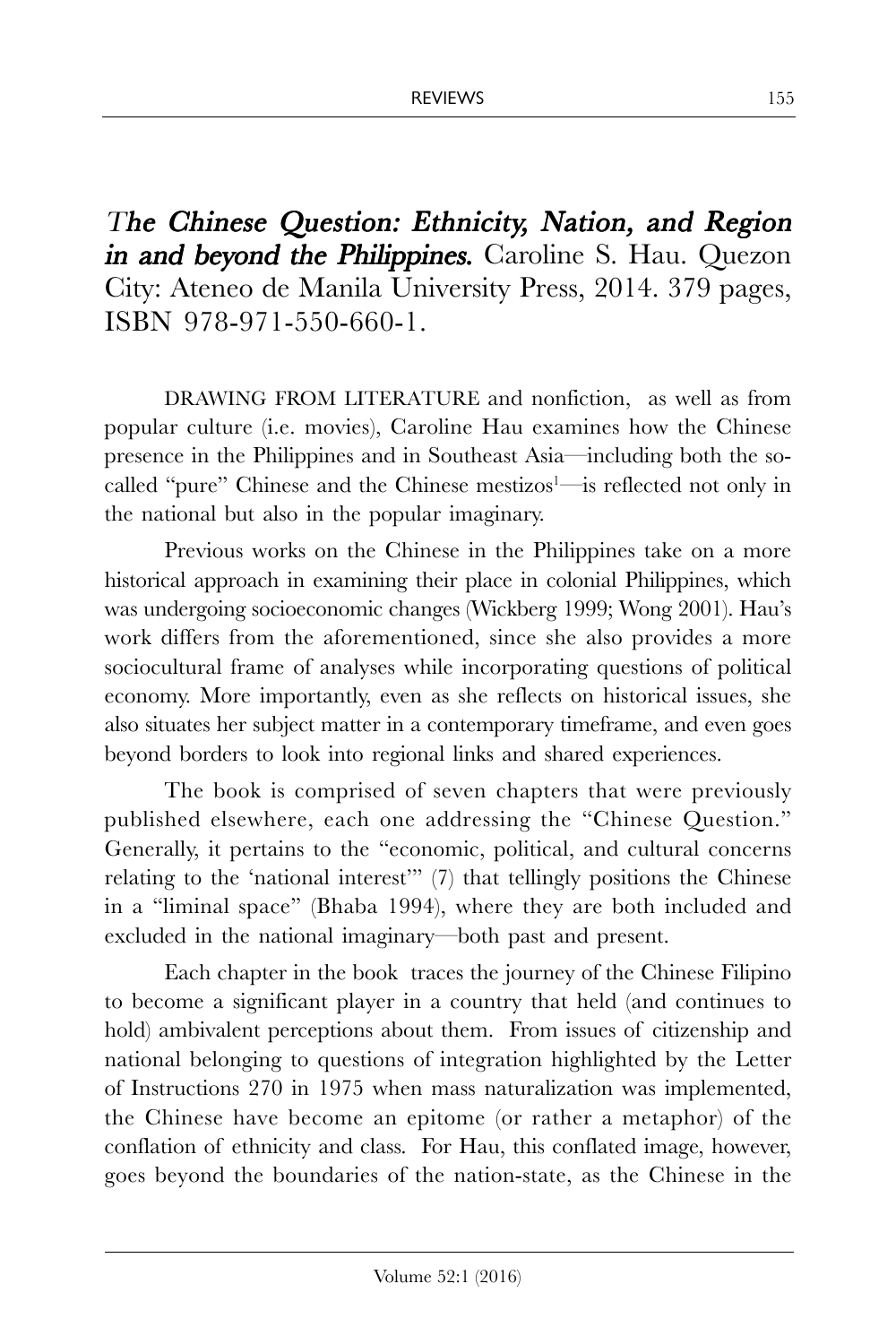Southeast Asian imaginary has been linked to notions of capital. Hau also highlights the important role of the Chinese in the Philippines during World War II, when the Wha Chi Guerilla movement fought alongside the Filipinos (chapter four). To fight for one's country (or adopted country, in the case of the non-naturalized Chinese) symbolizes how the Chinese want to be seen as Filipino and as part of the Philippine nation.

The "alienating capital" that characterizes Chinese Filipinos also saw them as victims in a country that seems to have failed to provide for their security, as seen in the numerous kidnapping cases that has plagued the Chinese community. Kidnapping, however, as Hau argues in chapter three, is a problem not only of (and for) the Chinese, but of everyone in the Philippines.

The book also emphasizes the significant role of the Chinese mestizo in the making of the Philippine nation and Filipino identity, as well as in "formulating" and "interrogating" the Chinese Question. The Chinese Filipinos became a class of elites that straddled economic and political capital. The Chinese mestizos have also distinguished themselves from the non-mestizo Chinese—the "Other"—and have culturally and linguistically merged with what and who is considered to be Filipino during colonial times.

Nevertheless, recent geopolitical shifts saw changes in Chinese identification within the Southeast Asian region. More significant in contemporary Philippine society is the "re-Sinification" of the Chinese mestizo, which coincides the rise of China in the world stage. What has been occluded in and by the Chinese mestizo, with his/her elite identification with the Hispanized Filipino, is now being acknowledged and celebrated; being "Chinese" is now claimed with pride, even if your Chinese ancestry dates back more than five generations. Claiming one's Chinese ethnicity has become a cultural and social capital, and this is no doubt illustrated when prominent business tycoon Jaime Zobel de Ayala, known to many as a "Spanish-Filipino," claimed to have Chinese roots (chapter six). Moreover, with the popularity of East Asian pop culture in the region—mostly in the form of television dramas (such as the Taiwanese show Liuxing Huayuan or Meteor Garden in the early 2000s), "Chineseness" has become chic.